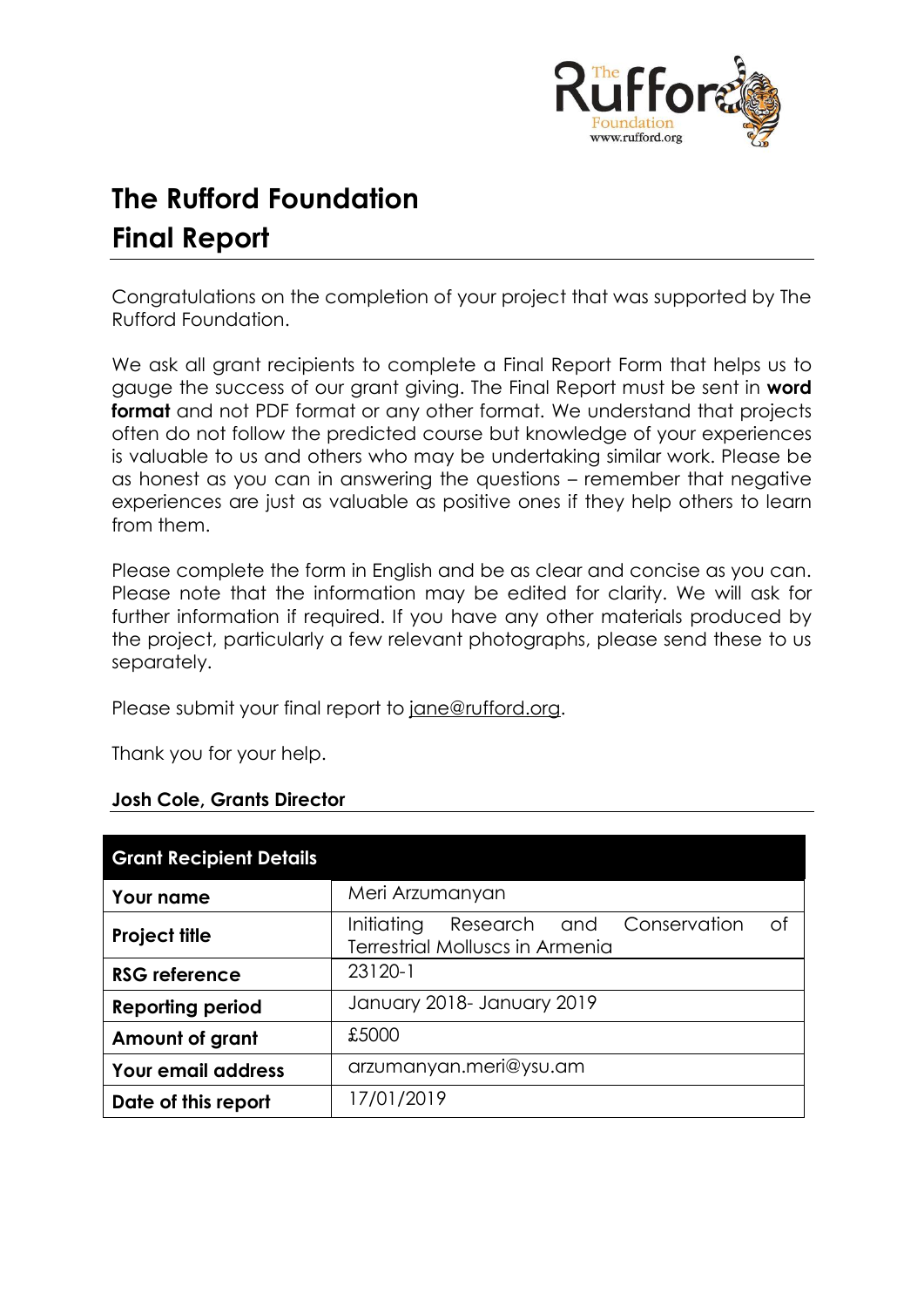

# **1. Please indicate the level of achievement of the project's original objectives and include any relevant comments on factors affecting this.**

| <b>Objective</b>                                                                                                                                                                                                                                                           | achieved<br><b>Not</b> | Partially<br>achieved | Fully<br>achieved | <b>Comments</b>                                                                                                                                                                                                                                                                                                         |
|----------------------------------------------------------------------------------------------------------------------------------------------------------------------------------------------------------------------------------------------------------------------------|------------------------|-----------------------|-------------------|-------------------------------------------------------------------------------------------------------------------------------------------------------------------------------------------------------------------------------------------------------------------------------------------------------------------------|
| Analyze scientific literature<br>and museum collections of<br>the terrestrial molluscs<br>in<br>order to organize existing<br>information and make it<br>widely available                                                                                                  |                        |                       |                   | All possible literature and museum<br>collections were analysed to get<br>a good base for organising future<br>fieldwork and to map species<br>distribution.                                                                                                                                                            |
| Conducting field work to fill<br>the gaps in the knowledge<br>of species distribution and<br>facing<br>threats<br>local<br>populations of molluscs;                                                                                                                        |                        |                       |                   | During the project, we have had<br>a lot of field trips from northern to<br>southern parts of Armenia<br>to<br>collect mollusc shells, understand<br>threats<br>local<br>to<br>the.<br>species<br>habitats and popularise mollusc<br>species<br>among<br>local<br>communities.                                          |
| Identify and map threats<br>effecting on molluscs which<br>will help in planning future<br>conservation activities for<br>those molluscs species;                                                                                                                          |                        |                       |                   | One of the good parts for us was<br>that during the project, we found<br>new locations for several species<br>and also some rare species were<br>not found in the areas where they<br>recorded<br>before.<br>These<br>were<br>types of results will help<br>$\cup$ s<br>organise this species' protection in<br>future. |
| Organize training courses<br>for a field research team<br>including students recruited<br>Yerevan<br>State<br>from<br>University<br>in<br>to<br>order<br>enhance the<br>interest<br>in<br>these diverse, threatened<br>although the overlooked<br>animal group in Armenia. |                        |                       |                   | During the project, students from<br>our department were trained to<br>collect, preserve and analyse<br>mollusc species. We have created<br>a new terrestrial species collection<br>in our Museum of Zoology at<br>Department of Zoology, YSU.                                                                          |

# **2. Please explain any unforeseen difficulties that arose during the project and how these were tackled (if relevant).**

Our team during the project was faced with different types of difficulties. Basically, the main problem was lack of time. We have collected a lot of material during the field trips and with a large amount of materials it also took a lot of time to analyse it. Currently, we have finished all material treatments and need more time for analyses.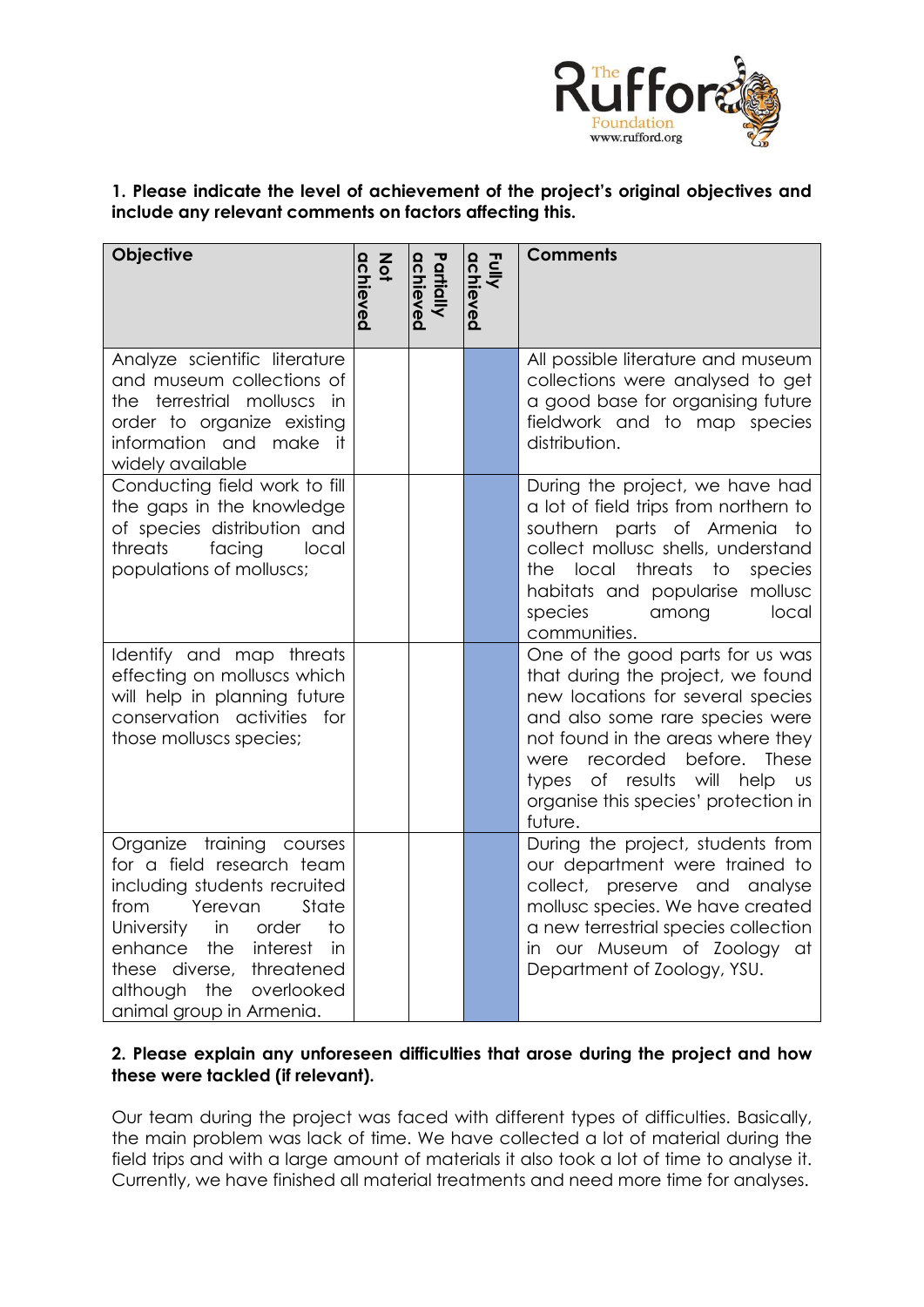

## **3. Briefly describe the three most important outcomes of your project.**

This project was one of the most important in the case of mollusc study. We have got a lot of important results for some terrestrial snails.

One of the most important outcomes of the project is that we created our own museum collection, which will allow the data to be used not only for future research but for educational purposes too.

Second, now we have organised a database for numerous terrestrial snails of Armenia; this is a good base to continue our future research.

Third, most important outcome is that students from YSU are going to continue doing research on mollusc species and we are enthusiastic because more and more students are interested to collaborate not only from our university but from regions as well.

## **4. Briefly describe the involvement of local communities and how they have benefitted from the project (if relevant).**

Local community involvement was one of the most important parts of our project. During the project, we visited local schools and distributed flyers to popularise mollusc species. Also, currently we are going to continue working with local educational organisations such as schools, colleges and universities. We believe that this is one of the most intensive ways for conservation to have long term local support.

#### **5. Are there any plans to continue this work?**

We are planning to continue our work on this group on animals to enlarge and also move to the freshwater mollusc conservation and research. This project was a good base to show that mollusc species research needed to be continued as a lot of things were changing during the time, especially species distribution and abundance. We are going to apply to different international and local foundations to continue to popularise and study this species.

#### **6. How do you plan to share the results of your work with others?**

One of the best ways to share the results of the work is publishing scientific articles and attending conferences. We already have attended three conferences in 2018, two of which were international. During these conferences, we shared some of our data with local scientific community and international ones. One of the most important international events was attending the 20<sup>th</sup> Malacological Forum organised by Malacological Society of London which specialised in molluscs only. During these meetings, we have experienced that a lot of scientists all over the world are interested in Armenia as one of the biggest biodiversity hotspots. This allowed us to create new collaborations and increase future mollusc research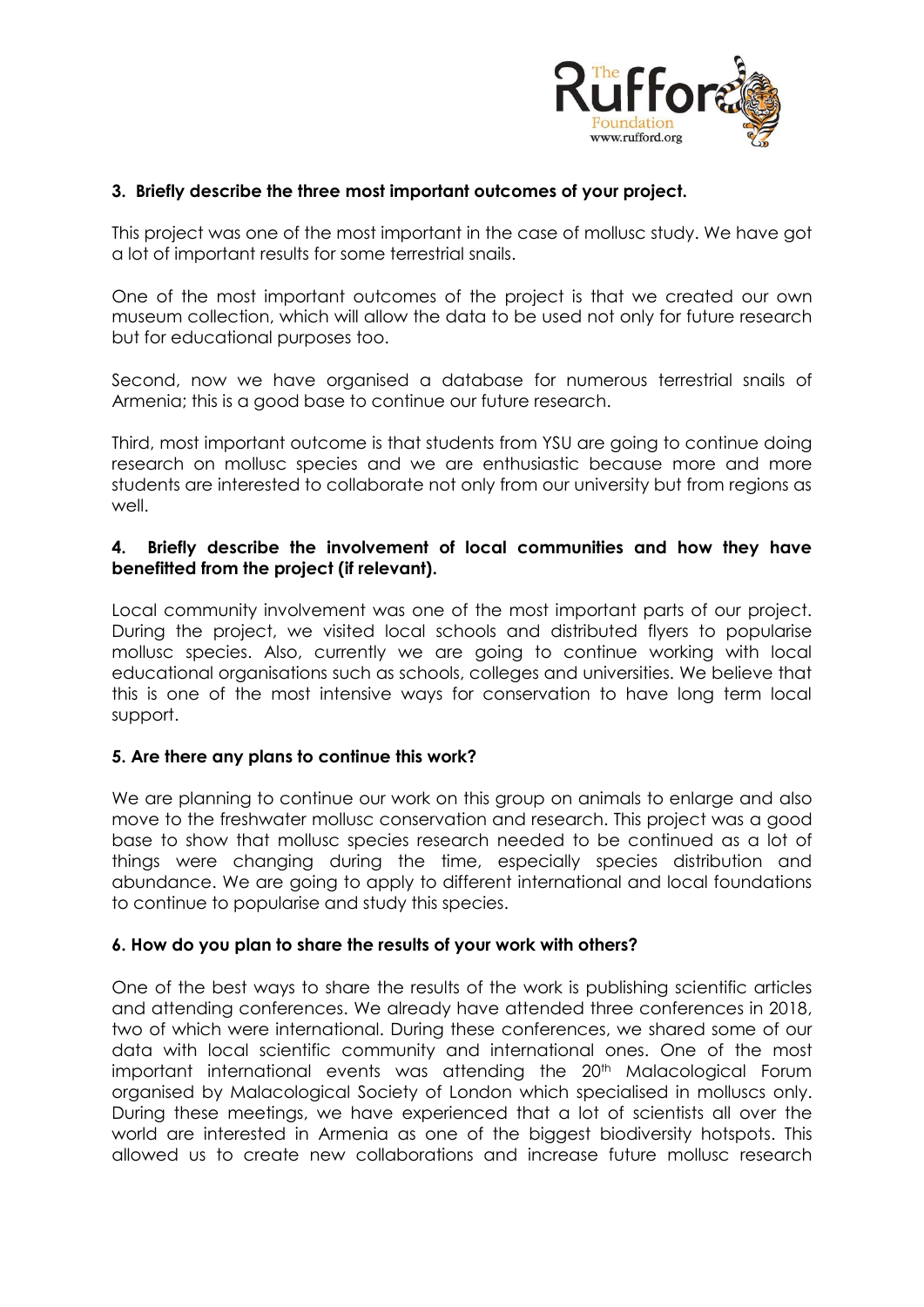

potential for Armenia. Moreover, the important step also will be preparation of scientific papers to share our results.

## **7. Timescale: Over what period was The Rufford Foundation grant used? How does this compare to the anticipated or actual length of the project?**

The grant was used during 2018. Some research needed to be continued due to confirm the hypothesis, and we will publish the main results of the project during 2019.

**8. Budget: Please provide a breakdown of budgeted versus actual expenditure and the reasons for any differences. All figures should be in £ sterling, indicating the local exchange rate used.** 

| <b>Item</b>                                                      | Budgeted<br>Amount | Actual<br>Amount | Differenc<br>$\mathbf 0$ | <b>Comments</b>                                                                                                                                                          |
|------------------------------------------------------------------|--------------------|------------------|--------------------------|--------------------------------------------------------------------------------------------------------------------------------------------------------------------------|
| Publication of brochures                                         | 475                | 475              | $\blacksquare$           | We have published as many<br>flyers as was planned.                                                                                                                      |
| for<br>scientific<br>Fee<br>publication                          | 625                | 625              |                          | this<br>Currently, only part<br>of<br>amount spent, we will use it in<br>future publications also.                                                                       |
| Digital<br>binocular<br>with<br>microscope<br>$\Omega$<br>camera | 950                | 950              |                          |                                                                                                                                                                          |
| field<br>Tubes<br>and<br>consuming                               | 650                | 600              | $-50$                    | <b>This</b><br>amount was<br>for<br>enough<br>and<br>collection<br>tubs<br>field<br>consuming because we have<br>from<br>got<br>support<br><b>OUr</b><br>department too. |
| Food<br>and<br>accommodation                                     | 1250               | 1150             | $-100$                   | As we increase the duration of<br>the field trips we were needed<br>to cover petrol cost.                                                                                |
| Transportation                                                   | 1050               | 1200             | $+150$                   | This included car rent and petrol<br>amount which has changed due<br>to field trips increase.                                                                            |
| <b>TOTAL</b>                                                     | 5000               | 5000             |                          |                                                                                                                                                                          |

#### **9. Looking ahead, what do you feel are the important next steps?**

For me, one of the most important next steps is submitting scientific papers and summarising all the results, as well as continuing fieldwork and research for some threatened and endemic snails to finalise the results we have got during the project. We are planning also to finalise and make our museum data available online for students from Armenia and abroad. This project is an important step for us to show